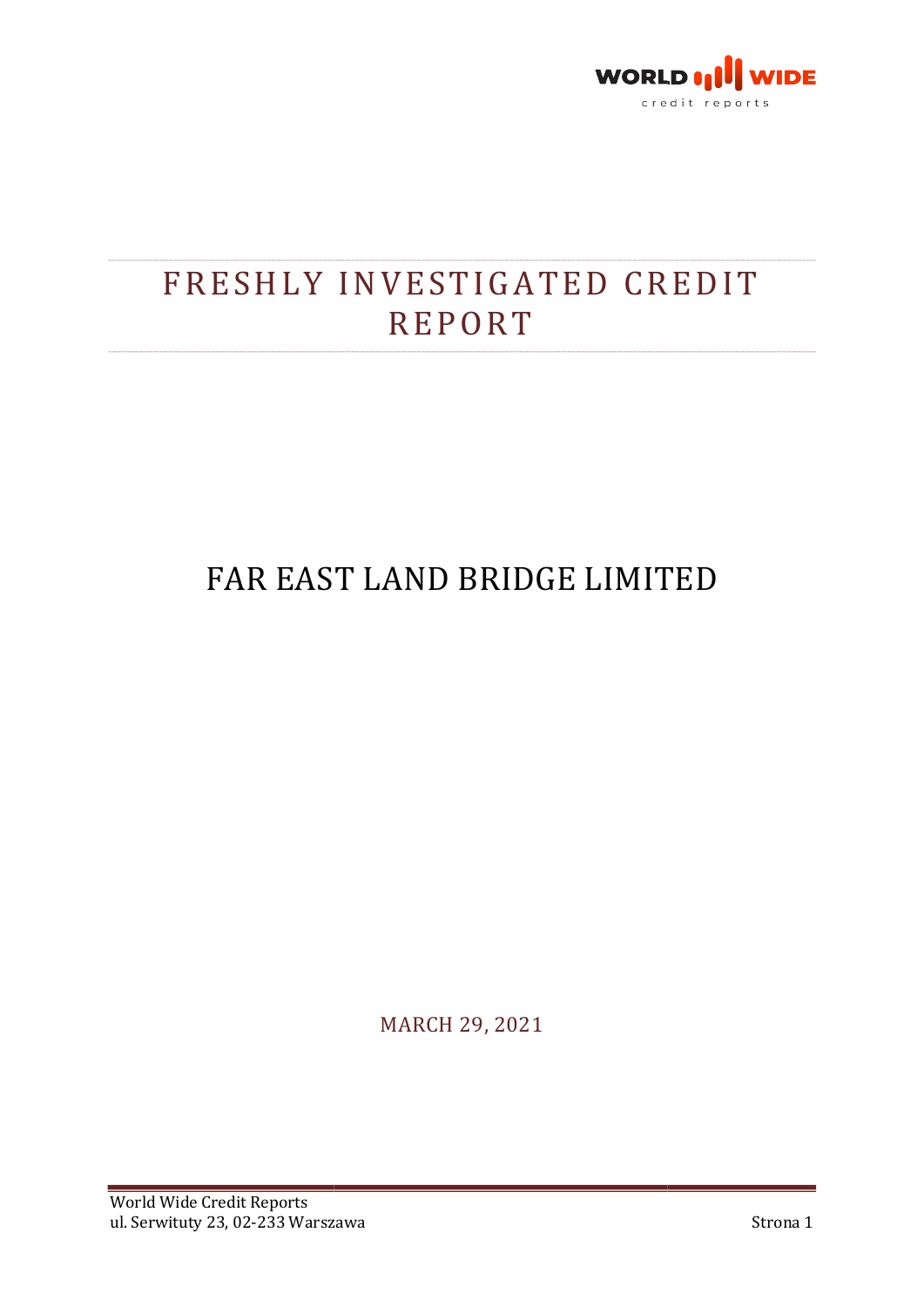

### COMPANY DETAILS

| FAR EAST LAND BRIDGE LIMITED                                                         |
|--------------------------------------------------------------------------------------|
| HE 194296                                                                            |
| CY 10194296V                                                                         |
| Yes, valid VAT number (2021-03-29)                                                   |
| <b>Limited Company</b>                                                               |
| Private                                                                              |
| 14/03/2007                                                                           |
| <b>Active</b>                                                                        |
| Αγίου Ανδρέου, 332,<br>PATRICIAN CHAMBERS,<br>3035, Λεμεσός, Κύπρος                  |
| Trucking<br><b>Transportation Services Sector</b><br>Local trucking, without storage |
| <b>185 Million USD (2020)</b>                                                        |
| $100 + (2020)$                                                                       |
|                                                                                      |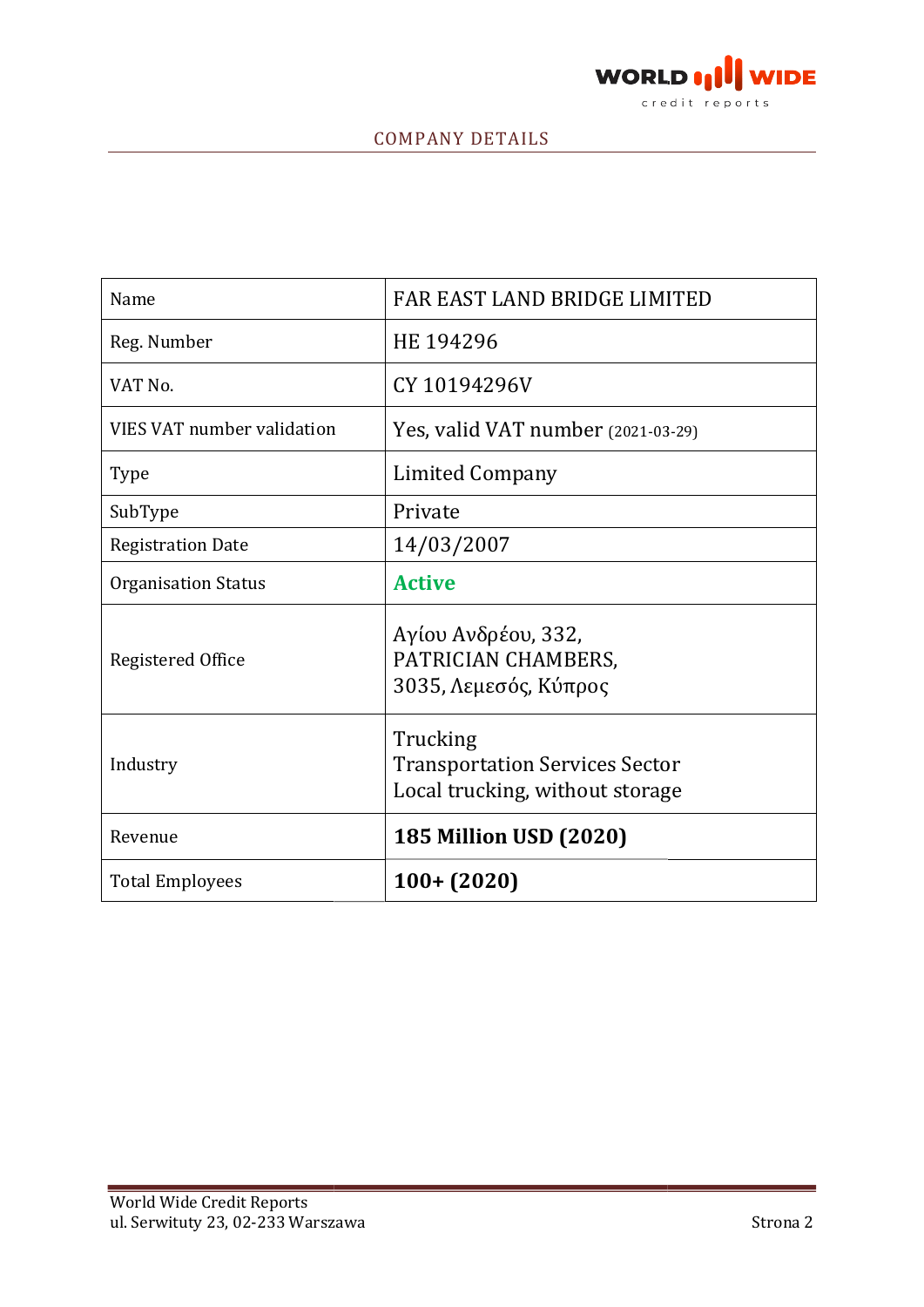

#### CONTACT

Headquarters

Phone

Website

E-mail

 Agiou Andreou 332, Patrician Chambers 3035 Limassol, Cyprus

+357-25878866

https://www.felb.world/

office@felb.world

#### OTHER LOCATIONS

| <b>FELB VIENNA</b><br>Rivergate Handelskai 92<br>Gate $2/3.0$ G/Top G<br>A-1200 Vienna                                                   | +43 (1) 890 63 39 0                  | office@felb.world<br>sales@felb.world |
|------------------------------------------------------------------------------------------------------------------------------------------|--------------------------------------|---------------------------------------|
| <b>OFFICE SHANGHAI</b><br>Room 2305, Shanghai International<br>Capital Plaza, No. 1318 North Sichuan<br>Road, Hongkou District, Shanghai | +86 21 33130591                      | sales.cn@felb.world                   |
| OFFICE BEIJING<br>Unit 610, Jinghui Building,<br>No. 118 Jianguo Ave., Chaoyang<br>District, Beijing, 100022                             | +86 10 6567 1267<br>+86 10 6567 1727 | sales.cn@felb.world                   |
| <b>OFFICE MOSCOW</b><br>Basmannyi tupik, 6a Bldg.1<br>107174 Moscow, Russia                                                              | +7 495 988 68 68<br>(ext. 1390)      | sales.ru@felb.world                   |
| <b>GERMANY AREA MANAGER</b><br><b>Ricardo Nunes</b>                                                                                      | +49 151 612 603 89                   | rnunes@felb.world                     |
| <b>ITALY AREA MANAGER</b><br>Maurizio Rinaldi                                                                                            | +39 380 599 9802                     | mrinaldi@felb.world                   |
| MIDDLE ASIA AREA MANAGER<br>Olzhas Shilterkhanov                                                                                         | +7 777 582 05 35                     | oshilterkhanov@felb.world             |